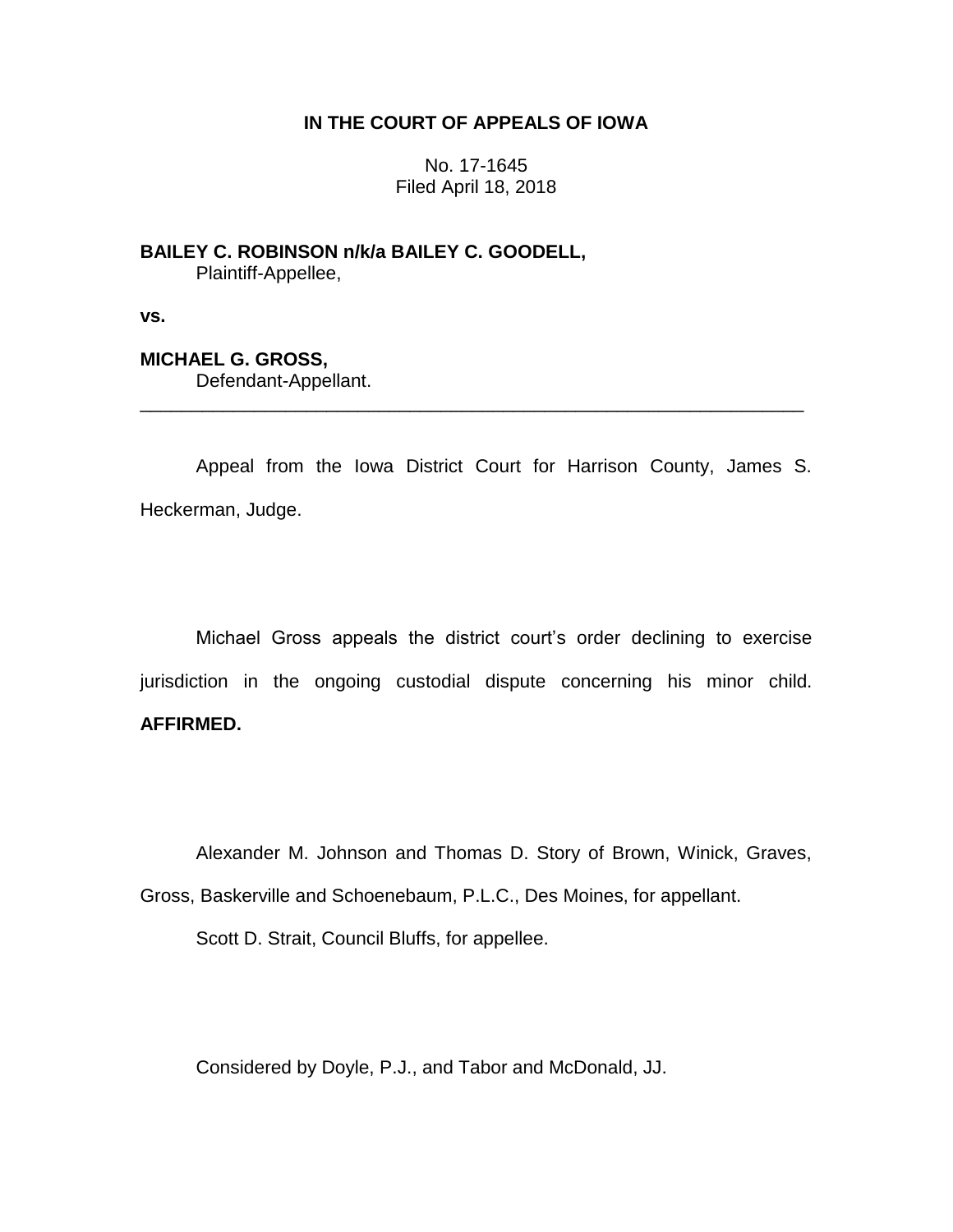## **DOYLE, Presiding Judge.**

Michael Gross appeals the district court's order declining to exercise jurisdiction in the ongoing custodial dispute concerning his minor child. Upon our de novo review, we affirm and award Bailey Goodell appellate attorney fees.

In 2014, Bailey Robinson (n/k/a Goodell) and Michael entered into a stipulated decree in Iowa concerning custody and other issues relating to their minor child after they participated in mediation. At that time, Bailey lived in Utah and Michael in Iowa. The parents agreed they would share legal custody of their child, and the child would be placed in Bailey's physical care, with Michael having extended visitation. The Iowa district court approved the stipulated decree.

In 2016, Bailey filed a "Request to Register Foreign Stipulated Decree of Custody, Visitation, Support and Tax Dependency Exemption" in Utah state court, which the Utah court later confirmed by order. Bailey then filed a petition to modify the stipulated decree with the Utah court. Michael filed an answer and a counterpetition seeking to have the Utah court award him sole physical custody of the child. Bailey filed a motion for temporary orders and for the appointment of a guardian ad litem. Michael later filed a motion to dismiss Bailey's modification petition for lack of jurisdiction pursuant to Utah Rules of Civil Procedure 12(b)(1) and 12(b)(6). Thereafter, the Utah court entered an order staying enforcement of the parties' Iowa decree pending further order.

On August 16, 2017, Utah Commissioner Catherine Conklin, Iowa District Court Judge Richard Davidson, and the parties' attorneys participated in a telephone conference. Both courts believed the Utah court was a more convenient forum for the case, noting Bailey and the parties' child had resided there for almost

2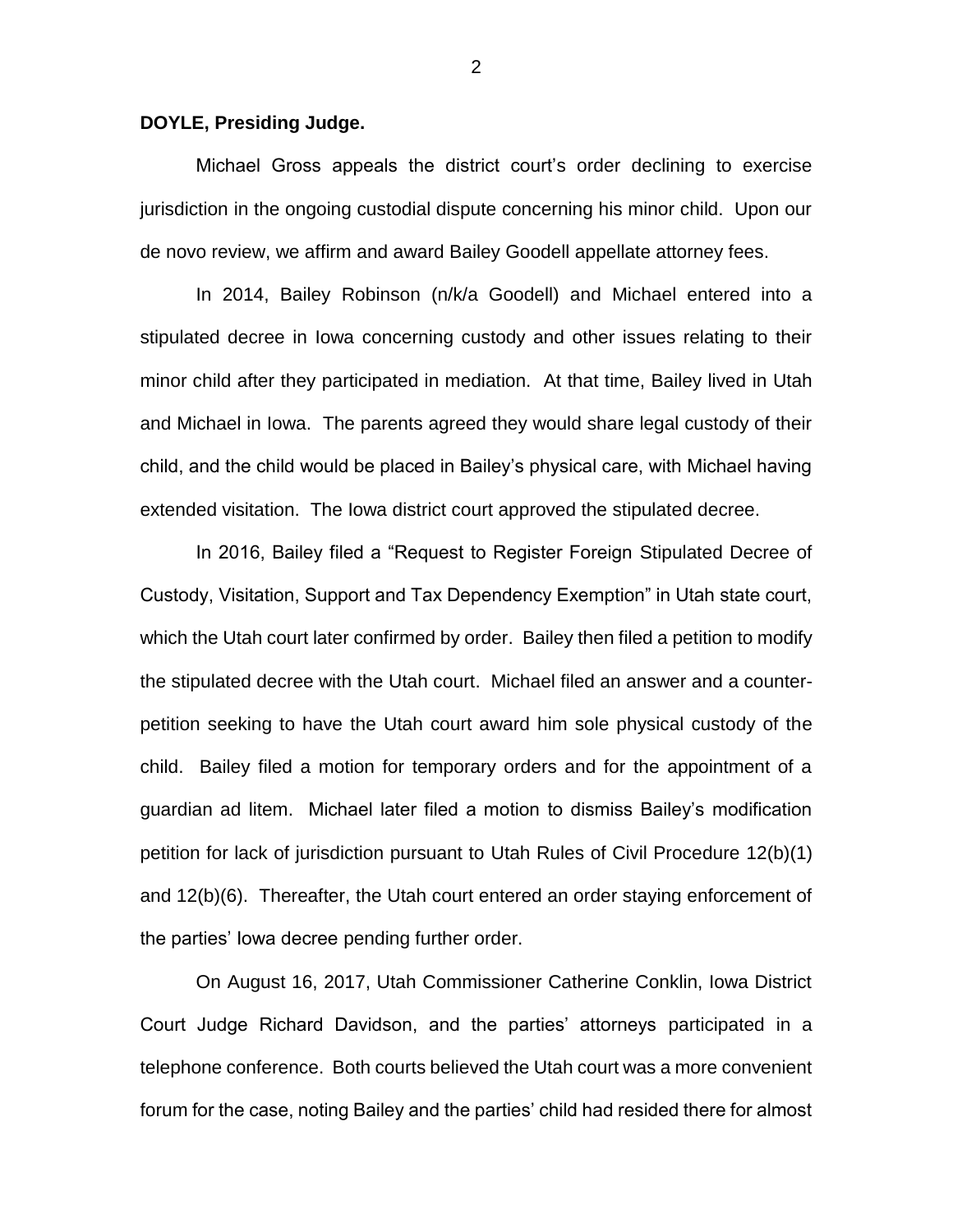three years. Ultimately, the Utah court directed Michael to file, in Iowa, a request for a hearing on the matter if he "disagree[d] Utah is a more convenient forum." The Utah court also suggested that Bailey file a motion in the Iowa court to transfer jurisdiction of the matter to Utah.

Bailey subsequently filed a motion in Iowa district court requesting the court, pursuant to Iowa Code section 598B.207 (2017), to decline jurisdiction in the matter and to specifically allow the Utah court to hear her petition for modification of the parties' decree. Michael filed an answer to Bailey's motion, requesting that her motion be dismissed for several reasons and noting that "[c]onvenience and or inconvenience seem to be relative depending on the parties' point of view." Following a hearing on the matter, the Iowa district court entered its order declining to exercise jurisdiction in the ongoing custodial dispute, and it directed "the parties to proceed with the action now pending in the State of Utah." The court explained:

The State of Utah is the more convenient forum for resolving the issues of custody and visitation for the minor child. Utah is the home state of the minor child as defined by the [Uniform Child Custody Jurisdiction and Enforcement Act (UCCJEA)] as well as the parent having primary physical care of the minor child. The child's therapist is in the State of Utah and the relevant evidence concerning the child's ongoing and daily care is contained in the State of Utah. Therefore, disputes concerning the custody, visitation and care of the minor child should be determined in the State of Utah. Given the above, the Utah court is better equipped to resolve the pending dispute effectively and expeditiously.

(Internal citation omitted.)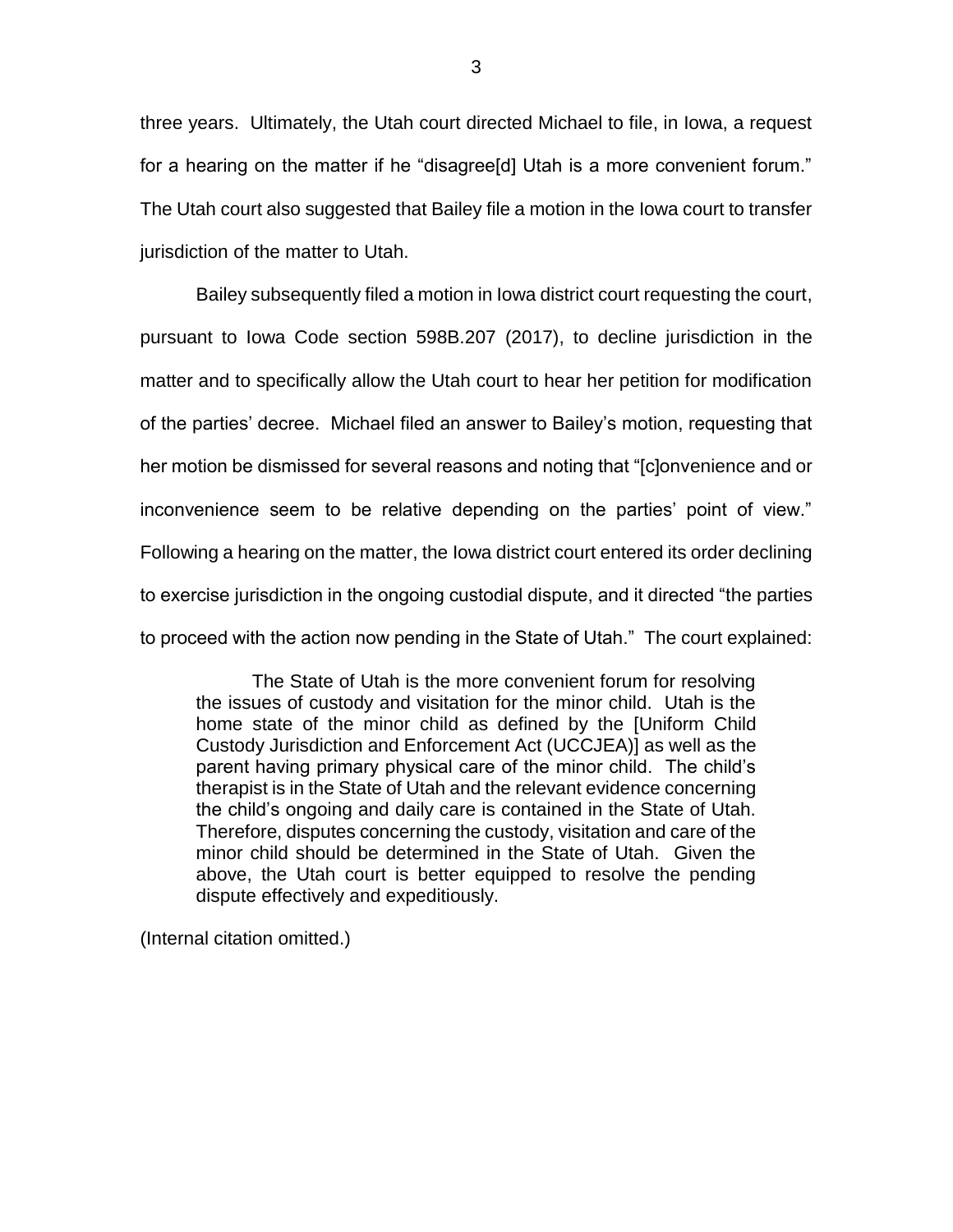Michael now appeals the court's declination of jurisdiction in the parties' custody dispute.<sup>1</sup> He asserts that the lowa court has exclusive and continuing jurisdiction under the UCCJEA, and he disputes that the Iowa court is an inconvenient forum. Our review is de novo. *See In re J.M.*, 832 N.W.2d 713, 719 (Iowa Ct. App. 2013).

The UCCJEA provides "the exclusive jurisdictional basis for making a childcustody determination." *Id*. at 719-20; *see also* Iowa Code section 598B.201(1). Here, the district court did not deny Iowa held continuing and exclusive jurisdiction over child custody matters, since the decree originated in Iowa. *See In re Marriage of Hocker*, 752 N.W.2d 447, 449 (Iowa Ct. App. 2008); *see also* Iowa Code § 598B.202(1). Nevertheless:

A court of this state which has jurisdiction under this chapter to make a child-custody determination may decline to exercise its jurisdiction at any time if it determines that it is an inconvenient forum under the circumstances and that a court of another state is a more appropriate forum. The issue of inconvenient forum may be raised upon motion of a party, the court's own motion, or request of another court.

Iowa Code § 598B.207(1). Before the Iowa court determines ours is an inconvenient forum, section 598B.207(2) sets out factors the court must consider to determine "whether it is appropriate for a court of another state to exercise jurisdiction," including "[t]he length of time the child has resided outside this state" and "[t]he nature and location of the evidence required to resolve the pending litigation, including testimony of the child." *See id.* § 598B(207)(2)(b), (f).

 $\overline{a}$ 

<sup>&</sup>lt;sup>1</sup> Bailey challenges Michael's appeal on error-preservation grounds, arguing the record is insufficient for appellate review. However, we find the record accurate and do not further address the argument.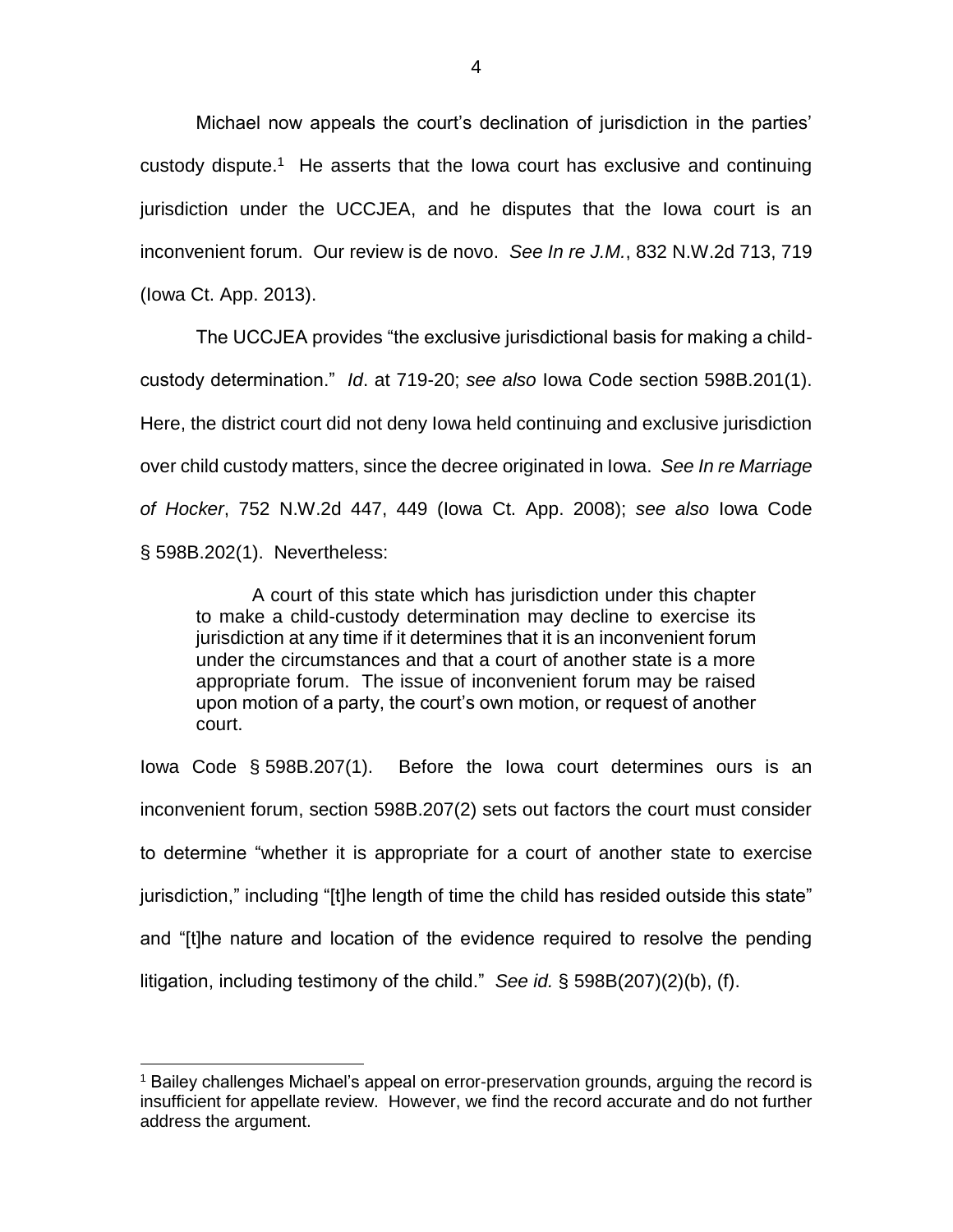Michael argues the district court put too much emphasis on the fact the child's home state is Utah, pointing out Michael and Michael's family all reside in Iowa, and the child returns to Iowa for visitation. Yet, the child's life is mostly set in Utah, including the child's therapist "and the relevant evidence concerning the child's ongoing and daily care." Bailey's life is also set in Utah. Ultimately, the district court considered the relevant factors in declining to exercise jurisdiction and determined Iowa was an inconvenient forum under the circumstances and Utah was a more appropriate forum. Upon our de novo review of the record, we find no reason to disturb the district court's determination. Accordingly, we affirm the district court's order declining to exercise jurisdiction in the parties' ongoing custodial dispute.

Both parties request appellate attorney fees. Ordinarily, such an award is a matter of discretion with our court. *See In re Marriage of Witherly*, 867 N.W.2d 856, 861 (Iowa Ct. App. 2015). However, Iowa Code section 598B.312(1) states:

The court *shall* award the prevailing party . . . necessary and reasonable expenses incurred by or on behalf of the party, including costs, communication expenses, attorney fees, investigative fees, expenses for witnesses, travel expenses, and child care expenses during the course of the proceedings, unless the party from whom fees or expenses are sought establishes that the award would be clearly inappropriate.

(Emphasis added.) In the construction of Iowa statutes, "[t]he word 'Shall' imposes a duty." *See* Iowa Code § 4.1(30)(a). Moreover, Michael has not established an award would be clearly inappropriate under the facts of the case. *See id*. § 598B.312(1). Consequently, as the prevailing party, Bailey is entitled to reasonable appellate attorney fees. *See id.*; *see also In re A.L.G.B.*, No. 16-1937,